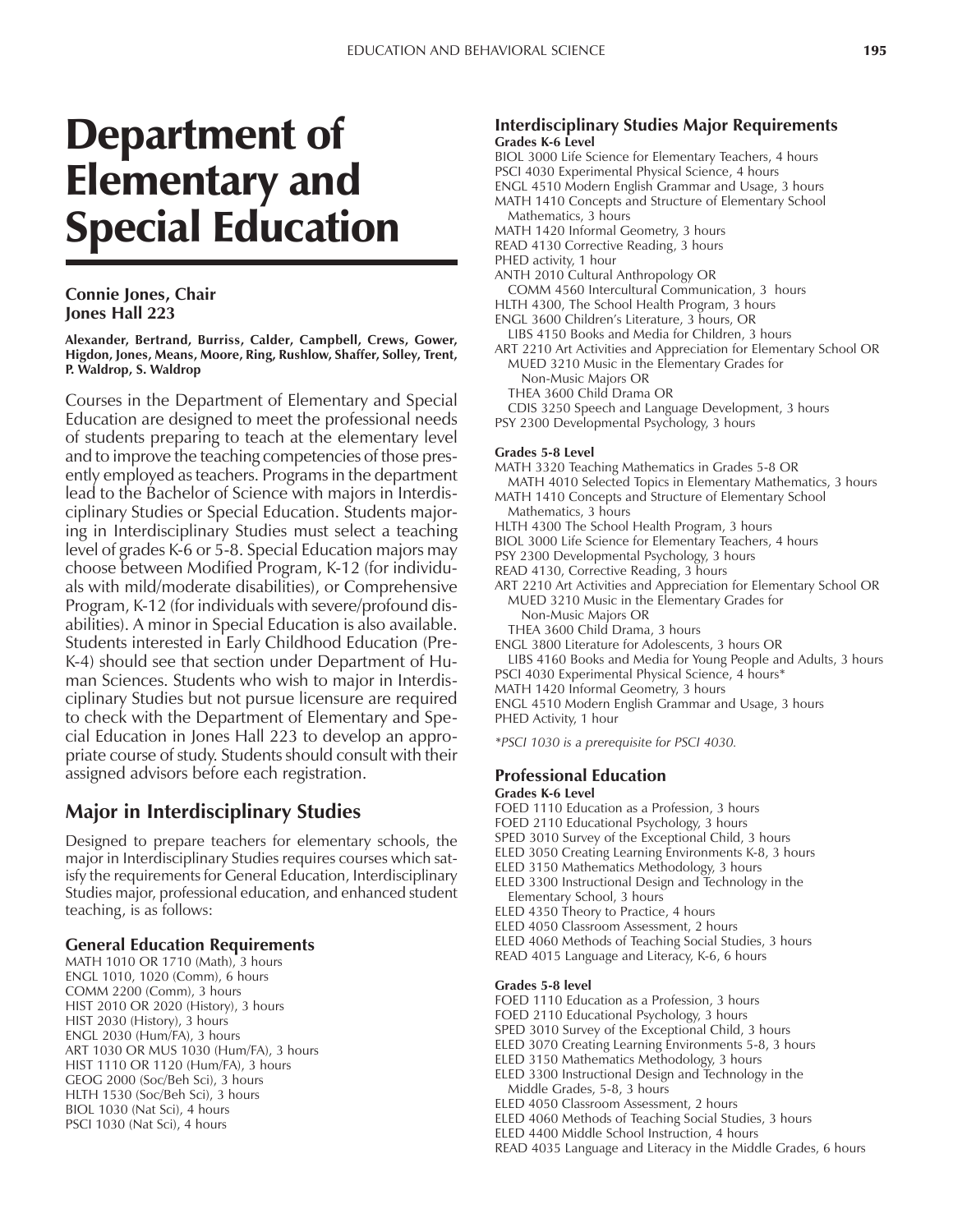## **Enhanced Student Teaching**

ELED 4110 Directed Teaching, Grades K-8, 12 hours

# **Major in Special Education**

The major in Special Education requires 123 semester hours including courses which satisfy the General Education requirements. It is designed to prepare teachers in special education and will meet the Tennessee requirements for licensure in Special Education in either Modified Program, K-12 (for individuals with mild/moderate disabilities), or Comprehensive Program, K-12 (for individuals with severe/profound disabilities). Following are the program requirements.

#### **Additional General Education Requirements**

- BIOL 3000 Life Science for Elementary Teachers, 4 hours MATH 1410 Concepts and Structure of Elementary School Mathematics, 3 hours
- MATH 1420 Informal Geometry, 3 hours
- HIST 2010 Survey of United States History I OR
- HIST 2030 Tennessee History, 3 hours
- PSCI 1030 Topics in Physical Science, 4 hours, OR GEOL 1030/1031 Introduction to Earth Science/Lab, 4 hours HLTH 3300 First Aid and Safety Education, 3 hours Social/Behavioral Sciences elective, 3 hours Humanities and/or Fine Arts elective, 3 hours

## **Special Education Major Requirements Modified Program, K-12 (36 hours)**

- CDIS 3250 Speech and Language Development, 3 hours
- SPED 3210 Practicum in Special Education (Resource Room), 3 hours\*
- SPED 3430 Characteristics of Mildly Disabled Children, 3 hours
- SPED 3600 Teaching Diverse Learners in the General Education Classroom, 3 hours
- SPED 4000 Teaching Reading to Diverse Learners, 3 hours
- SPED 4150 Techniques, Methods, and Materials in Special Education (Mildly Disabled), 3 hours
- SPED 4160 Educational Assessment of Exceptional Children, 3 hours
- SPED 4170 Strategic Teaching and Learning in Secondary Special Education, 3 hours
- SPED 4240 Methods and Techniques of Behavior Management, 3 hours
- SPED 4250 Education in the Affective Domain, 3 hours
- SPED 4280 Assistive Technology in Special Education, 3 hours
- SPED 4380 Collaboration/Consultation, 3 hours

#### **Comprehensive Program, K-12 (36 hours)**

- CDIS 3250 Speech and Language Development, 3 hours
- SPED 3220 Practicum in Special Education (Self Contained), 3 hours
- SPED 3440 Characteristics of Severely/Profoundly Disabled Children, 3 hours
- SPED 4120 Techniques and Strategies for Instruction in Special Education (Severe/Profound Disabilities), 3 hours
- SPED 4240 Methods and Techniques of Behavior Management, 3 hours
- SPED 4280 Assistive Technology in Special Education, 3 hours
- SPED 4000 Teaching Reading to Diverse Learners, 3 hours
- SPED 4140 Curriculum, Methods, and Materials for Special Education (Severe/Profound Disabilities), 3 hours
- SPED 3600 Teaching Diverse Learners in General Education Classrooms, 3 hours
- PHED 4910 Kinesiology, 3 hours
- SPED 4380 Collaboration/Consultation, 3 hours
- SPED 4160 Educational Assessment for Exceptional Children, 3 hours

#### **Professional Education Modified Program, K-12**

FOED 1110 Education as a Profession, 3 hours FOED 2110 Educational Psychology, 3 hours SPED 3010 Survey of the Exceptional Child, 3 hours ELED 3150 Mathematics Methodology, 3 hours ELED 3300 Instructional Design and Technology in the Elementary School, 3 hours READ 4015 Language and Literacy, K-6, 6 hours

## **Comprehensive Program, K-12**

FOED 1110 Education as a Profession, 3 hours FOED 2110 Educational Psychology, 3 hours SPED 3010 Survey of the Exceptional Child, 3 hours ELED 3150 Mathematics Methodology, 3 hours ELED 3300 Instructional Design and Technology in the

Elementary School, 3 hours

READ 4015 Language and Literacy, K-6, 6 hours

## **Enhanced Student Teaching**

- **Modified Program, K-12**
- SPED 4350 Directed Teaching in Special Education (Resource Room), 12 hours

**Comprehensive Program, K-12**

SPED 4320 Directed Teaching in Special Education (Self Contained), 12 hours

#### **Recommended Curriculum - Modified**<sup>+</sup>

| <b>FRESHMAN</b>             |    | <b>SOPHOMORE</b>            |    |
|-----------------------------|----|-----------------------------|----|
| BIOL 1030 (Nat Sci)         | 4  | <b>ENGL 2030 (Hum/FA)</b>   | 3  |
| COMM 2200 (Comm)            | 3  | <b>FOED 2110</b>            | 3  |
| ENGL 1010, 1020 (Comm)      | 6  | Humanities and/or Fine Arts | 3  |
| <b>FOED 1110</b>            | 3  | HIST 2010, 2030             | 6  |
| <b>MATH 1010 (Math)</b>     | 3  | <b>MATH 1420</b>            | 3  |
| Humanities and/or Fine Arts | 3  | <b>BIOL 3000</b>            | 4  |
| <b>HLTH 3300</b>            | 3  | <b>ELED 3300</b>            | 3  |
| <b>MATH 1410</b>            | 3  | Social/Behavioral Sciences  | 3  |
| PSCI 1030 or                |    | <b>SPED 3010</b>            | 3  |
| GEOL 1030/1031 (Nat Sci)    | 4  |                             | 31 |
|                             | 32 |                             |    |
|                             |    |                             |    |

| <b>JUNIOR</b>              |    | <b>SENIOR</b>    |    |
|----------------------------|----|------------------|----|
| ELED 3150*                 | 3  | SPED 4150*       | 3  |
| SPED 3210*                 | 3  | SPED $4240*$     | 3  |
| SPED 4170*                 | 3  | SPED 3600*       | 3  |
| SPED $3430*$               | 3  | SPED $4250*$     | 3  |
| SPED 4280*                 | 3  | CDIS 3250        | 3  |
| READ 4015*                 | 6  | <b>SPED 4350</b> | 12 |
| SPED 4380*                 | 3  |                  | 27 |
| SPED 4160*                 | 3  |                  |    |
| SPED $4000*$               | 3  |                  |    |
| Social/Behavioral Sciences | 3  |                  |    |
|                            | 33 |                  |    |
|                            |    |                  |    |

*\*SPED 3010 and admission to teacher education are required before entering these courses.*

tDue to the number of changes in this program, it is highly recom*mended that students work with a special education advisor. An advisor will assist each student to assure that he/she meets both licensure and graduation requirements.*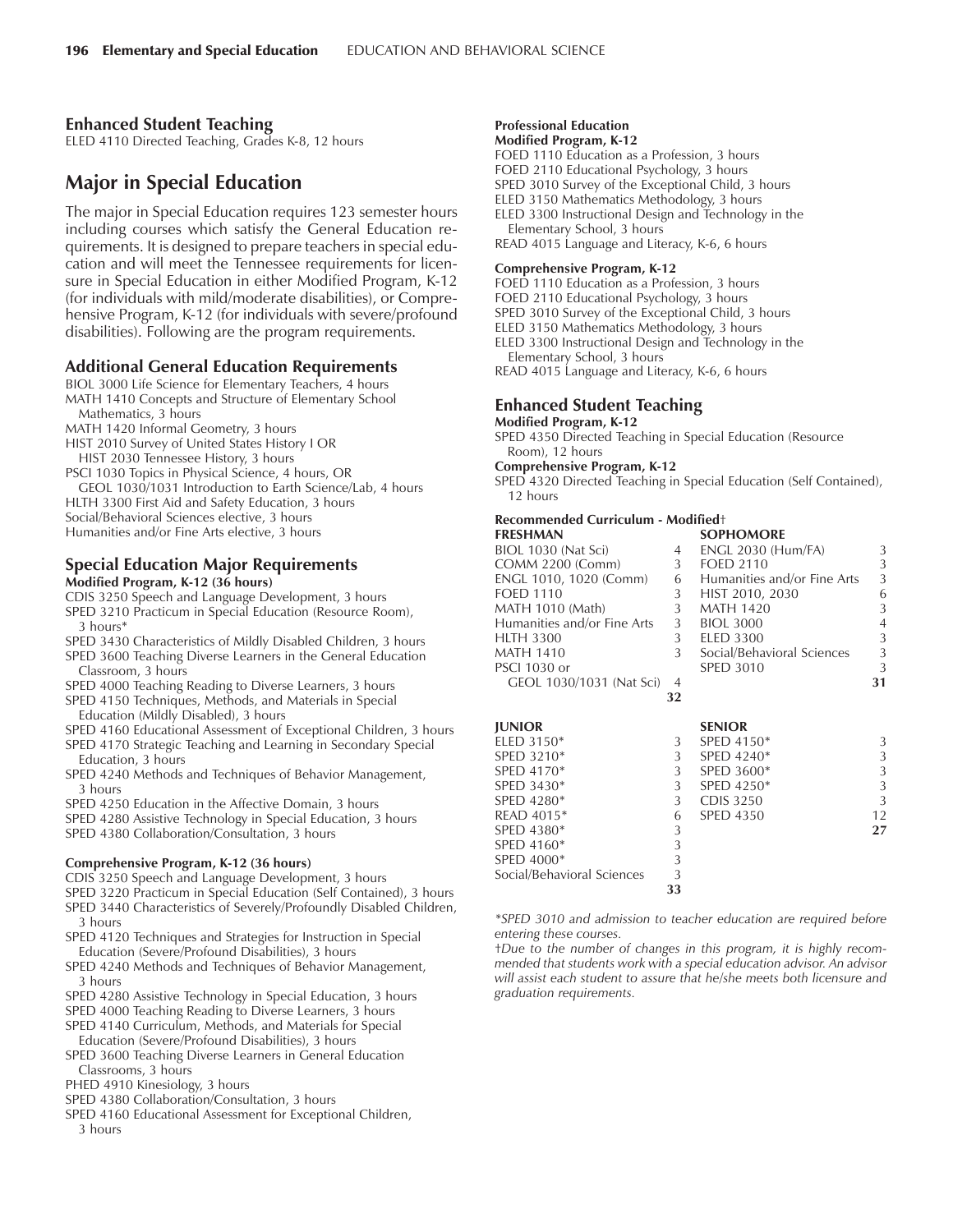| Recommended Curriculum - Comprehensivet |                |                             |        |  |  |  |  |
|-----------------------------------------|----------------|-----------------------------|--------|--|--|--|--|
| <b>FRESHMAN</b>                         |                | <b>SOPHOMORE</b>            |        |  |  |  |  |
| BIOL 1030 (Nat Sci)                     | 4              | <b>ENGL 2030 (Hum/FA)</b>   | 3      |  |  |  |  |
| <b>COMM 2200 (Comm)</b>                 | 3 <sup>7</sup> | <b>FOED 2110</b>            | 3      |  |  |  |  |
| ENGL 1010, 1020 (Comm)                  | 6              | Humanities and/or Fine Arts | 3      |  |  |  |  |
| <b>FOED 1110</b>                        | 3              | HIST 2010 or 2020, 2030     | 6      |  |  |  |  |
| <b>MATH 1010</b>                        | 3              | <b>MATH 1420</b>            | 3      |  |  |  |  |
| Humanities and/or Fine Arts             | 3              | <b>BIOL 3000</b>            | 4      |  |  |  |  |
| <b>HLTH 3300</b>                        | 3              | <b>ELED 3300</b>            | 3      |  |  |  |  |
| <b>MATH 1410</b>                        | 3              | Social/Behavioral Sciences  | 3      |  |  |  |  |
| <b>PSCI 1030 or</b>                     |                | <b>SPED 3010</b>            | 3      |  |  |  |  |
| GEOL 1030/1031 (Nat Sci)                | 4              |                             | 31     |  |  |  |  |
|                                         | 32             |                             |        |  |  |  |  |
|                                         |                |                             |        |  |  |  |  |
| <b>JUNIOR</b>                           |                | <b>SENIOR</b>               |        |  |  |  |  |
| ELED 3150*<br>SPED 3220*                | 3<br>3         | SPED 4120*<br>SPED 4240*    | 3<br>3 |  |  |  |  |
|                                         |                |                             |        |  |  |  |  |
| SPED 4140*<br>SPED 3440*                | 3<br>3         | SPED 3600*<br>SPED 4160*    | 3<br>3 |  |  |  |  |
| SPED 4280*                              | 3              | <b>CDIS 3250</b>            | 3      |  |  |  |  |
| READ 4015*                              | 6              | <b>SPED 4320</b>            | 12     |  |  |  |  |
| SPED 4380*                              | 3              |                             | 27     |  |  |  |  |
| PHED 4910*                              | 3              |                             |        |  |  |  |  |
| SPED 4000*                              | 3              |                             |        |  |  |  |  |
| Social/Behavioral Sciences              | 3              |                             |        |  |  |  |  |
|                                         | 33             |                             |        |  |  |  |  |
|                                         |                |                             |        |  |  |  |  |

*\*SPED 3010 and admission to teacher education are required before entering these courses.*

tDue to the number of changes in this program, it is highly recom*mended that students work with a special education advisor. An advisor will assist each student to assure that he/she meets both licensure and graduation requirements.*

## **Minor in Special Education**

The minor in Special Education requires 18 semester hours as recommended by an advisor in special education as assigned by the chair, Department of Elementary and Special Education.

# **Courses in Elementary Education [ELED]**

- **1000 Pedagogy Seminar.** One credit. Introduction to computer technology used in elementary school classrooms. Students practice the skills specified by the State of Tennessee 21st Century Classroom guidelines.
- **3050 Creating Learning Environments K-8.** Three credits. Prerequisites: FOED 1110 and 2110. Design, instruction, and evaluation of an integrated reflective curriculum in the elementary grades. Classroom experiences provided.
- **3070 Creating Learning Environments 5-8.** Three credits. Prerequisites: FOED 1110 and 2110. The design, instruction, and evaluation of an integrated middle school curriculum with particular attention to the effect of physical, social, and emotional needs of the middle school student as they relate to middle school instruction. Classroom experiences provided.
- **3150 Mathematics Methodology.** Three credits. Prerequisites: Admission to teacher education program; ELED 3050 or 3070. Prepares pre-service elementary and middle school teachers for teaching mathematics.
- **3300 Instructional Design and Technology in the Elementary School.** Three credits. Prerequisite: Admission to teacher education program. Introduces principles of instructional design with an emphasis on the integration and use of instructional technology to

promote effective classroom instruction. Two hours lecture and two-hour lab.

- **3330 Instructional Design and Technology in the Middle Grades, 5-8.** Three credits. Prerequisite: Admission to teacher education program. Introduces the principles of instructional design with an emphasis on the integration and use of instructional technology to promote effective classroom instruction. Two hours lecture and two-hour lab.
- **4000 Methods and Materials in the Teaching of Writing.** Three credits. An in-depth exploration of elementary students' efforts to become writers. Specific strategies, appropriate assignments, and instructional goals as well as basic writing skills, all based on recent research, presented.
- **4010 Introduction to Language and Literacy in the Elementary School.** Four credits. Prerequisites: Admission to teacher education program; Interdisciplinary Studies majors must also complete ELED 3050. Corequisite: ELED 4020. The acquisition and development of language and literacy, theories behind the teaching of language and literacy, and lifelong literacy skills.
- **4020 Language and Literacy Instruction.** Four credits. Prerequisites: Admission to teacher education program; Interdisciplinary Studies majors must also complete ELED 3050. Corequisite: ELED 4010. Introduces various strategies and techniques for teaching and assessing literacy (reading and writing) in the elementary school.
- **4030 Introduction to Literacy in the Middle Grades.** Four credits. Prerequisites: Admission to teacher education program; Interdisciplinary Studies majors must also complete ELED 3070. Corequisite: ELED 4040. Introduces preservice teachers to the concept of literacy as it relates to middle school learners.
- **4040 Literacy Instruction in the Middle Grades 5-8.** Four credits. Prerequisites: Admission to teacher education program; Interdisciplinary Studies majors must also complete ELED 3070. Corequisite: ELED 4030. Introduces various strategies and techniques for teaching and assessing literacy (reading, writing, speaking, and listening) in the middle school.
- **4050 Classroom Assessment.** Two credits. Prerequisites: Admission to teacher education program; Interdisciplinary Studies majors must also complete ELED 3050 or 3070. Purpose of assessment and the relationship among planning, instruction, and assessment. Interpreting test scores and how those interpretations should be used.
- **4060 Methods of Teaching Social Studies.** Three credits. Prerequisites: Admission to teacher education program; Interdisciplinary Studies majors must also complete ELED 3050 and 3070. Familiarizes students with methods, techniques, and strategies for the teaching of social studies in grades K-8.
- **4110 Directed Teaching, Grades K-8.** Twelve credits. Full-day supervised teaching experience of 15 weeks duration in a public school classroom. Pass/Fail.
- **4260 Problems in Elementary Education.** One to three credits. A problem-oriented course, on or off campus, planned and designed for individuals, a school faculty, school system, or other professional groups, which will provide opportunities for in-service education related to assessed needs. Credit toward an undergraduate degree will be limited to six semester hours.
- **4350 Theory to Practice.** Four credits. Prerequisites: Admission to teacher education program; Interdisciplinary Studies majors must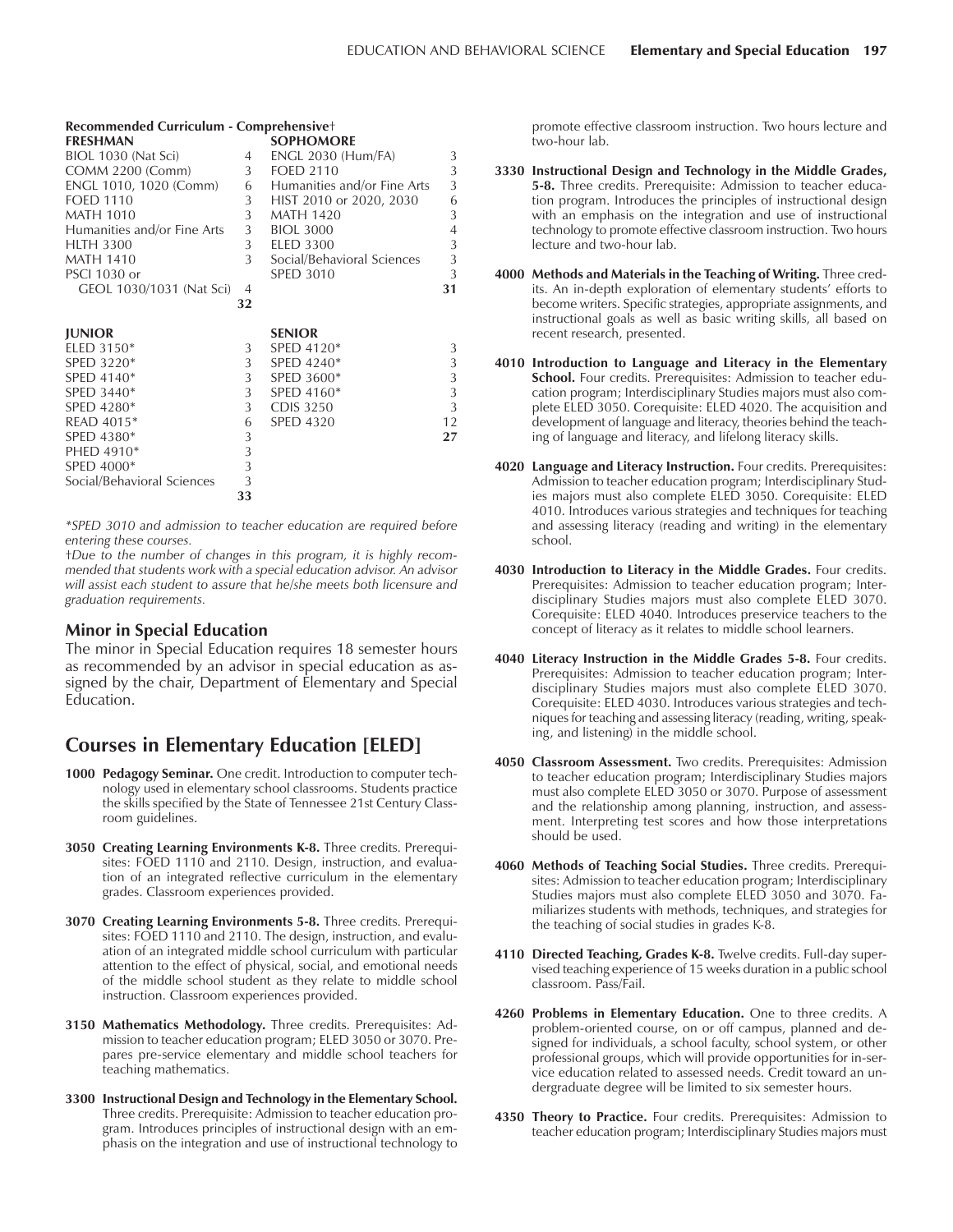also complete ELED 3050; must have completed or be presently enrolled in all methods courses. Strategies and techniques for guiding the learning of elementary school children. Development and use of materials in elementary classrooms with emphasis on explanation and experimentation. Laboratory work and weekly seminar.

- **4400 Middle School Instruction.** Four credits. Prerequisites: Admission to teacher education program; Interdisciplinary Studies majors must also complete ELED 3070. Strategies to teach children in the middle grades. Practicum experiences required.
- **4510 The Teaching Internship, Grades 1-8.** Nine credits. Supervised teaching available only to those with at least one year of paid teaching experience in the major in which endorsement is sought. Applicants must meet all prerequisites for student teaching.

# **Courses in Reading [READ]**

- **3340 Teaching Reading in the Secondary School.** Three credits. Prerequisite: Admission to teacher education. Materials, methods, and techniques for teaching reading at the secondary level, including clinical laboratory experiences. Designed for teachers of language arts.
- **4015 Language and Literacy, K-6.** Six credits. Prerequisites: Admission to teacher education; ELED 3050. Introduces various strategies and techniques for teaching reading and writing in the elementary school.
- **4035 Language and Literacy in the Middle Grades.** Six credits. Prerequisites: Admission to teacher education; ELED 3070. Introduces various strategies and techniques for teaching and assessing literacy in the middle school.
- **4130 Corrective Reading.** Three credits. Prerequisite: Admission to teacher education program; Interdisciplinary Studies majors must also complete ELED 3050 or 3070. Diagnostic skills needed to identify specific reading problems found in typical K-8 classrooms and processes needed to resolve the difficulties.
- **4460 Teaching Reading in the Content Areas.** Three credits. Prerequisite: Admission to teacher education. Emphasis on the teaching of reading in content subjects, such as mathematics, science, and social studies in upper elementary, middle, and secondary schools. Specific suggestions for activities and lesson strategies included.

# **Courses in Special Education [SPED]**

- **3010 Survey of the Exceptional Child.** Three credits. Introduction to programs and problems of children who deviate from the norm in physical, emotional, mental, and social characteristics. (Required of all individuals who major or minor in education for state licensure purposes.)
- **3210 Practicum in Special Education (Resource Room).** Three credits. Prerequisites: Admission to teacher education; SPED 3010. Participation in the resource room setting with students with mild disabilities. Directed laboratory experiences for a minimum of five hours per week with a weekly seminar required.
- **3220 Practicum in Special Education (Self-Contained).** Three credits. Prerequisites: Admission to teacher education; SPED 3010. Participation in the self-contained classroom setting with students with severe/profound disabilities. Directed laboratory experiences for a minimum of five hours per week with a weekly seminar required.
- **3430 Characteristics of Mildly Disabled Children.** Three credits. Prerequisites: Admission to teacher education; SPED 3010. In-depth study of the resource room and mainstreaming concepts as they relate to special education. Includes ways to set up instruction of resource room students.
- **3440 Characteristics of Severely/Profoundly Disabled Children.** Three credits. Prerequisites: Admission to teacher education; SPED 3010. In-depth study of children with severe/profound disabilities. Includes ways to set up an instructional program for teaching severely/profoundly disabled.
- **3600 Teaching Diverse Learners in General Education Classrooms.** Three credits. Current, effective techniques in inclusive education for children within the full range of exceptionalities. Practical and research-based in concert with the prevailing teacher as researcher. Includes an examination of legal mandates and relevant case law; the use of differentiated instructional techniques across the curricula that provide multiple entry points to learning, responsible models of inclusion, and collaboration; and a focus on adapting curricula, materials and methods to meet the special needs of students with mild, moderate, and severe disabilities.
- **4000 Teaching Reading to Diverse Learners.** Three credits. Prerequisite: Admission to teacher education program or permission of the department. Opportunity for classroom teachers to better meet the needs of struggling readers whether in special education classrooms or in the general education classroom.
- **4120 Techniques and Strategies for Instruction in Special Education (Severe/Profound Disabilities).** Three credits. Prerequisites: Admission to teacher education; SPED 3440. Corequisite: SPED 4140. A practical application of techniques and strategies for teaching students with severe/profound disabilities. Includes teaching technique, theories and approaches, data collection, and classroom and physical management for students with severe/profound disabilities.
- **4140 Curriculum, Methods, and Materials for Special Education (Severe/Profound Disabilities).** Three credits. Prerequisites: SPED 3440; admission to teacher education program; must be taken simultaneously with SPED 4120. Development of skills in planning and implementing programs for students with severe/ profound disabilities. Techniques and strategies in practical applications.
- **4150 Techniques, Methods, and Materials in Special Education (Mildly Disabled).** Three credits. Prerequisites: Admission to teacher education; SPED 3430. A practical application of special education techniques and methods for teaching children with mild disabilities. Includes curriculum planning, methods and materials data collection, and classroom management for the student functioning at the mildly disabled level.
- **4160 Educational Assessment of Exceptional Children.** Three credits. Prerequisites: Admission to teacher education; SPED 3430 or 3440. Selection and administration of standardized tests and subtests for the specific purpose of planning an effective remedial program. Includes information gathering techniques, evaluation of this information in selection of tests, and interpretation of information and test scores.
- **4170 Strategic Teaching and Learning in Secondary Special Education.** Three credits. Prerequisites: SPED 3010, 3430, 3600, and admission to teacher education program. Learning strategies instruction and the use of content enhancement routines in special education and general education classrooms with diverse student populations. Includes metacognitive strategies development and application. Task-specific strategies (e.g., learning strat-